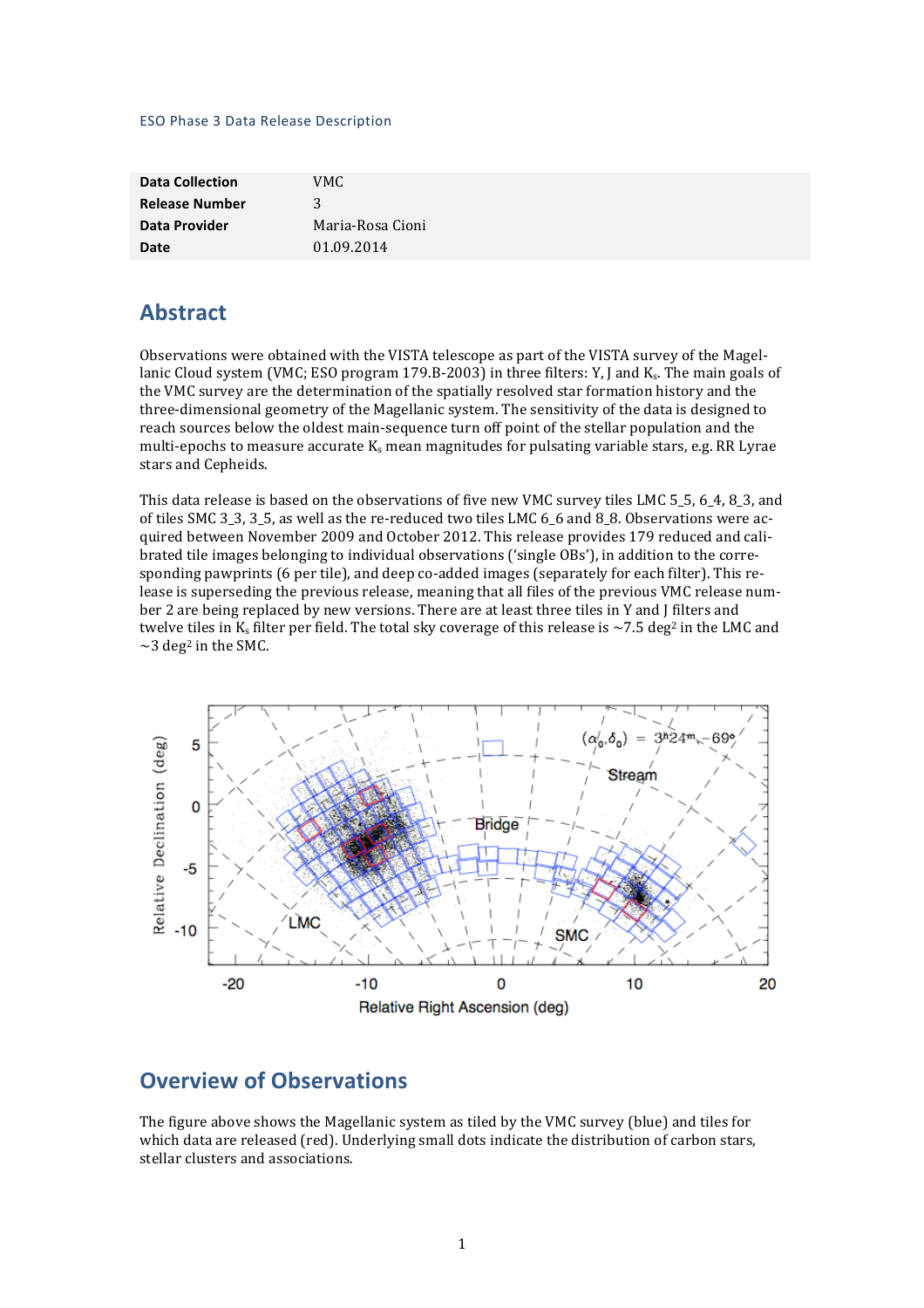Tile numbering begins from the bottom right corner, increasing from right to left and from bottom to top. The first LMC tile is 2\_3, the first SMC tile is 2\_2, the first Bridge tile is 1\_2 and Stream tile  $1\ 1$  is right above the Bridge while  $2\ 1$  is to the right of the SMC.

Each survey tile has at least 3 OBs in Y and J filters, respectively (providing 800 s exposure time per pixel each) and 12 OBs in  $K_s$  with 750 s exposure time per pixel each.

## **Release Content**

This release covers five tiles in the Large Magellanic Cloud: LMC  $5, 5, 6, 4, 6, 6, 8, 3$  and  $8, 8$ , as well as two tiles in the Small Magellanic Cloud: SMC 3\_3 and 3\_5.

LMC tiles were oriented with the Y axis more or less along the declination direction while for SMC tiles the Y axis is along the right ascension direction. Each tile covers about  $1.771 \text{ deg}^2$ where the central  $(1.475 \times 1.017) = 1.501 \text{ deg}^2$  corresponds to the nominal depth of the survey and the remaining area to half the exposure time in each band. Tile centres given in Right Ascension (RA), Declination (DEC) and the telescope position angle (TL\_OFFAN) are listed below.

| Tile           | <b>RA</b>    | <b>DEC</b>      | <b>TL_OFFAN</b> |
|----------------|--------------|-----------------|-----------------|
| <b>SMC 3_3</b> | 00:44:55.896 | $-74:12:42.120$ | $-1.2120$       |
| <b>SMC 3_5</b> | 01:27:30.816 | $-74:00:49.320$ | $+8.9671$       |
| <b>LMC 5_5</b> | 05:24:30.336 | $-70:48:34.200$ | $-92.6525$      |
| LMC 6_4        | 05:12:55.800 | $-69:16:39.360$ | -95.3605        |
| LMC 6_6        | 05:37:40.008 | $-69:22:18.120$ | $-89.5708$      |
| <b>LMC 8_3</b> | 05:04:53.952 | $-66:15:29.880$ | $-97.2489$      |
| <b>LMC 8_8</b> | 05:59:23.136 | $-66:20:28.680$ | $-84.4802$      |

Individual tile images and co-added tile images, with associated confidence maps and source lists, are released per band per field. Preview images in JPEG format are associated to each FITS image. They comprise observations obtained from November 2009 to October 2012 included.

This release is the first in the series of VMC data releases that includes the pawprint images based on individual observations (OBs) in addition to the corresponding tile images.

# **Data Quality**

Source lists were created from images that were filtered for nebulosity with size of the order of 30 arcsec, but to the images released here the filtering process was not applied. See Irwin (2010, UKIRT Newsletter 26, 14).

The VMC constraints for the tiles in this release correspond to ellipticity  $<0.1$  arcsec and seeing of 0.8-0.9 arcsec at  $K_s$ , 0.9-1.0 arcsec at J and 1.0-1.1 arcsec at Y, but good quality observations have a tolerance of  $\sim$ 10% on top of these values. The two values specified for seeing indicate constraints for crowded and uncrowded regions, respectively.

A few tiles outside VMC constraints are also released and their quality parameters are included in the headers, they refer to observations with higher seeing and/or ellipticity then those listed above. In total 23 tile images and their corresponding pawprints are affected. These refer to tiles: SMC 3\_3 (8), SMC 3\_5 (6), LMC 5\_5 (2), LMC 6\_4 (2), LMC 8\_3 (1), and LMC 8\_8 (4). Furthermore, some detectors are affected by intermittency and were discarded in the making of pawprints and tiles. This occurs, for example, in tile LMC  $6-4$  in K<sub>s</sub>. Note that the sensitivity of tile images is by construction higher than that of pawprint images.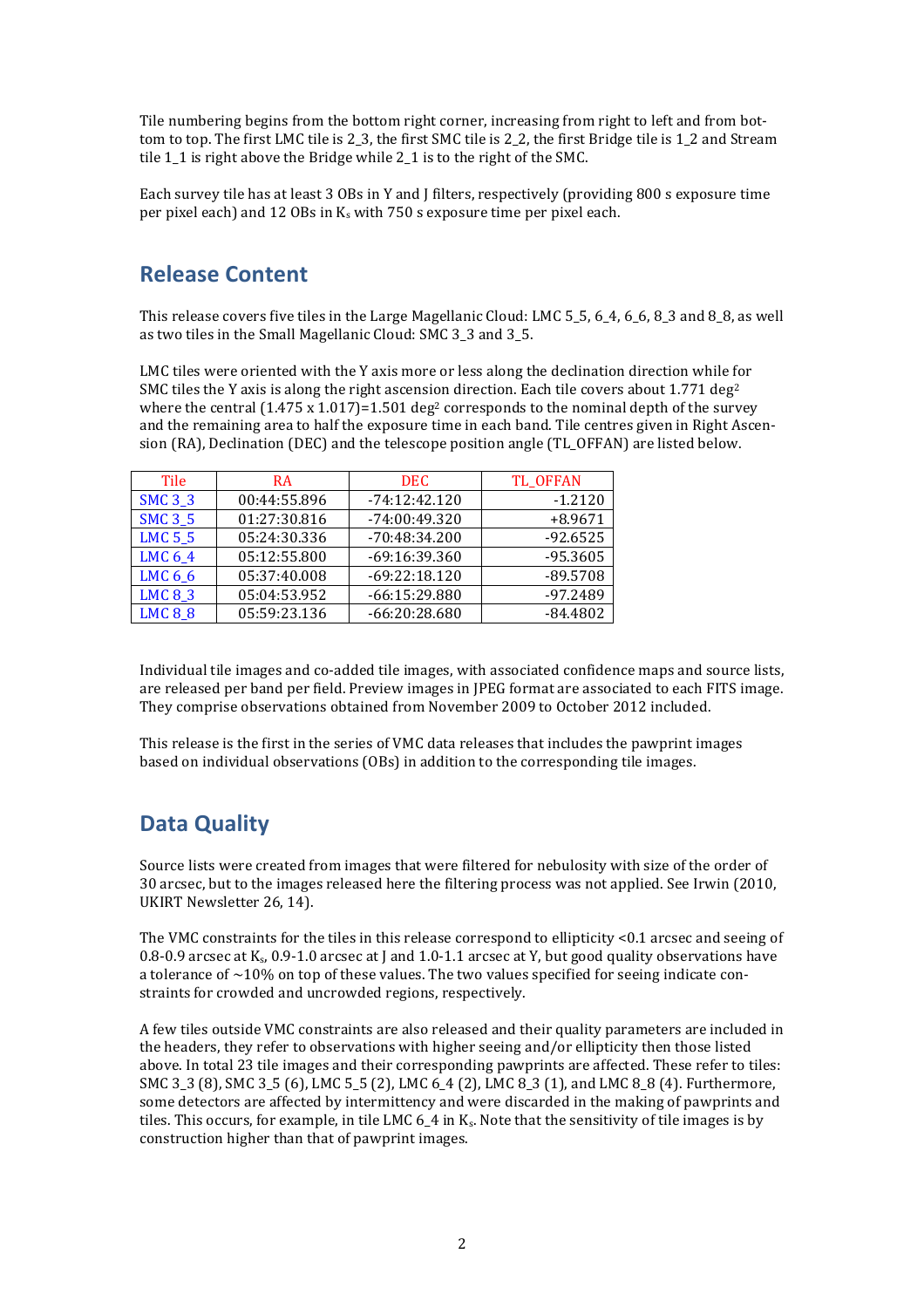| Tile           | Filter                     | <b>EXPTIME</b> | <b>SEEING</b>     | <b>ELLIPTIC</b>   | <b>MAGZPT</b> |
|----------------|----------------------------|----------------|-------------------|-------------------|---------------|
|                |                            | (s)            | (arcsec)          | (arcsec)          | (mag)         |
| <b>SMC 3_3</b> | Y                          | 800            | $1.210 \pm 0.094$ | $0.075 \pm 0.013$ | 23.382±0.095  |
|                |                            | 800            | $1.060 \pm 0.073$ | $0.062 \pm 0.005$ | 23.640±0.128  |
|                | $K_{\scriptscriptstyle S}$ | 750            | $0.997 \pm 0.098$ | $0.068 \pm 0.017$ | 23.057±0.030  |
| <b>SMC 3_5</b> | Y                          | 800            | $1.167 \pm 0.146$ | $0.060 \pm 0.000$ | 23.230±0.246  |
|                |                            | 800            | $0.980 \pm 0.165$ | $0.060 \pm 0.000$ | 23.667±0.064  |
|                | $K_s$                      | 750            | $0.984 \pm 0.132$ | $0.057 \pm 0.007$ | 22.991±0.138  |
| <b>LMC 5_5</b> | Y                          | 800            | $0.980 \pm 0.150$ | $0.067 \pm 0.005$ | 23.427±0.010  |
|                |                            | 800            | $0.927 \pm 0.090$ | $0.062 \pm 0.005$ | 23.695±0.013  |
|                | $K_s$                      | 750            | $0.843 \pm 0.056$ | $0.061 \pm 0.011$ | 23.045±0.047  |
| LMC 6_4        | Y                          | 800            | $0.982 \pm 0.094$ | $0.075 \pm 0.005$ | 23.447±0.026  |
|                |                            | 800            | $0.955 \pm 0.104$ | $0.077 \pm 0.010$ | 23.687±0.005  |
|                | $K_s$                      | 750            | $0.861 \pm 0.072$ | $0.063 \pm 0.008$ | 23.047±0.053  |
| LMC 6_6        | Y                          | 800            | 1.120±0.099       | $0.072 \pm 0.010$ | 23.702±0.017  |
|                |                            | 800            | $1.010\pm0.054$   | $0.072 \pm 0.011$ | 23.808±0.024  |
|                | $K_{\rm s}$                | 750            | $0.932 \pm 0.062$ | $0.059 \pm 0.008$ | 23.064±0.104  |
| LMC 8_3        | Y                          | 800            | 1.107±0.181       | $0.062 \pm 0.013$ | 23.627±0.013  |
|                |                            | 800            | $1.072 \pm 0.144$ | $0.065 \pm 0.013$ | 23.650±0.303  |
|                | $K_{\rm s}$                | 750            | $0.976 \pm 0.099$ | $0.053 \pm 0.007$ | 23.067±0.079  |
| LMC 8_8        | Y                          | 800            | $1.097 \pm 0.118$ | $0.060 \pm 0.008$ | 23.605±0.006  |
|                |                            | 800            | $0.998 \pm 0.059$ | $0.060 \pm 0.010$ | 23.812±0.019  |
|                | $K_s$                      | 750            | $0.911 \pm 0.091$ | $0.047 \pm 0.006$ | 23.014±0.233  |

The average data quality per individual tile, observed within VMC constraints, is as follows.

The data quality per co-added tile is as follows.

| Tile           | Filter      | TEXPTIME/3 | <b>PSF_FWHM</b> | <b>ELLIPTIC</b> | <b>ABMAGLIM</b> | <b>ABMAGSAT</b> |
|----------------|-------------|------------|-----------------|-----------------|-----------------|-----------------|
|                |             | (s)        | (arcsec)        | (arcsec)        | $(5\sigma)$     |                 |
| <b>SMC 3_3</b> | Y           | 2400       | 1.2931          | 0.0501          | 22.091          | 12.406          |
|                |             | 2400       | 1.0673          | 0.0589          | 22.098          | 12.856          |
|                | $K_s$       | 9000       | 1.0284          | 0.0550          | 22.468          | 13.125          |
| <b>SMC 3_5</b> | Y           | 2400       | 1.1413          | 0.0489          | 22.564          | 12.491          |
|                |             | 2400       | 0.9760          | 0.0481          | 22.798          | 13.084          |
|                | $K_s$       | 9325       | 1.0155          | 0.0453          | 22.661          | 13.128          |
| <b>LMC 5_5</b> | Y           | 2400       | 1.1077          | 0.0567          | 21.374          | 13.129          |
|                |             | 2400       | 0.9840          | 0.0566          | 21.391          | 13.291          |
|                | $K_{\rm s}$ | 9000       | 0.9120          | 0.0512          | 21.822          | 13.352          |
| LMC 6_4        | Y           | 2400       | 0.9914          | 0.0598          | 20.701          | 13.112          |
|                |             | 2400       | 0.9928          | 0.0582          | 20.726          | 13.191          |
|                | $\rm K_s$   | 9000       | 0.9129          | 0.0490          | 21.253          | 13.391          |
| LMC 6_6        | Y           | 2400       | 1.0705          | 0.0588          | 21.346          | 13.194          |
|                |             | 2800       | 1.0477          | 0.0572          | 21.259          | 13.187          |
|                | $K_s$       | 9290       | 1.0015          | 0.0437          | 21.636          | 13.185          |
| <b>LMC 8_3</b> | Y           | 2400       | 1.0235          | 0.0565          | 22.352          | 13.120          |
|                |             | 2400       | 1.0460          | 0.0436          | 22.113          | 12.946          |
|                | $K_{\rm s}$ | 8975       | 1.0019          | 0.0405          | 22.445          | 13.280          |
| <b>LMC 8_8</b> | Y           | 2400       | 1.1063          | 0.0402          | 22.563          | 12.997          |
|                |             | 2800       | 1.0622          | 0.0433          | 22.577          | 13.133          |
|                | $K_s$       | 9400       | 0.9619          | 0.0363          | 22.583          | 13.461          |

The Times above correspond to the exposure times per pixel (for 2 detector overlaps). For coadded tiles they are usually equal to the sum of the times indicated for single tiles, but times may be larger in case of extra good quality images (those that meet the VMC observing constraints) and in the regions with  $>2$  detector overlaps. They can also be smaller due to the exclusion of problematic images.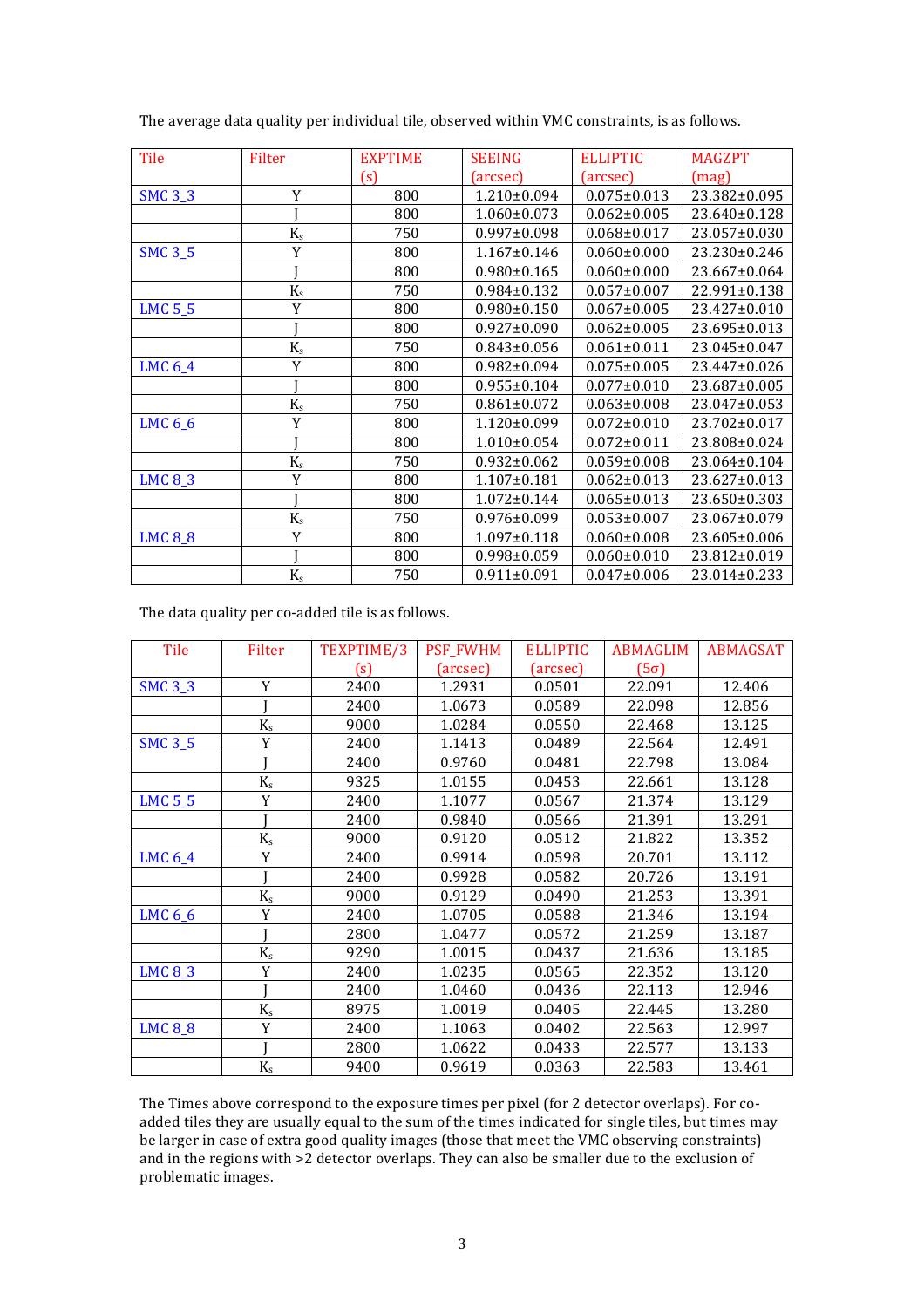### **Release Notes**

The data for this release were prepared by the Cambridge Astronomy Survey Unit (CASU), the Wide Field Astronomy Unit (WFAU), and the VMC team.

The main processing steps are described in Cross et al. (2012, A&A 548, A119) and Cross et al. (2009, MNRAS 399, 1730). Images were reduced and source lists extracted from individual tile images using the software suite provided by CASU (v1.3). Co-added images were outgested from the VISTA Science Archive and were produced only from data that meet the observing constraints for the VMC survey.

#### **Data Reduction and Calibration**

The procedures to reduce and calibrate the data are described in detail at: http://casu.ast.cam.ac.uk/surveys-projects/vista/technical/data-processing. 

The astrometric and photometric quality of the data is described in detail at *http://casu.ast.cam.ac.uk/surveys-projects/vista/technical*.

In addition, the quality error bit flags assigned during post processing are listed at *http://horus.roe.ac.uk/ysa/ppErrBits.html*. These flags refer to quality issues of varying severity such as it is a deblended source or it contains bad pixels in the default aperture. They also indicate if a source is located in the under-exposed area of a tile or in detector #16. They appear as ppErrBits in the catalogues and can be used to refine object samples.

#### **Known issues**

These VISTA data may present the following issues, for which a full description is given in http://casu.ast.cam.ac.uk/surveys-projects/vista/technical/known-issues. A variable depth due to bad pixels in detectors #1, #4 and #16 as well as some bad rows. Point-like objects residuals of flatfielding, variable vignetting and spurious detections around bright stars. Some of these issues are recorded in the quality error bits flags assigned during post processing.

Data in this release comprise observations obtained prior to 20 November 2009 when detector #6 had an intermittently bad channel. Note also that 15% of the tile, corresponding to two edges, has only half the total effective exposure time.

Tiles suffer from a complex 10-20 mas systematic pattern due to residual WCS errors from the component pawprints and prior to 01.08.2012 to an inconsistent use of the ZPN projection, which results in a complex residual radial distorsion of up to  $+/-100$  mas.

#### **Previous Releases**

This data release consists of five new VMC survey tiles and it includes the re-reduced data of the two tiles LMC 6\_6 and 8\_8, which were previously released in VMC Data Release 2.

This is the first VMC data release to include pawprint images that, for example, can be used instead of the corresponding tile images for astrometric studies and for investigating photometric variations of bright sources.

This data was reduced with the version of CASU software 1.3 while data from the previous release (2) was reduced with versions 1.1. Photometric and astrometric differences between the two releases are as follows.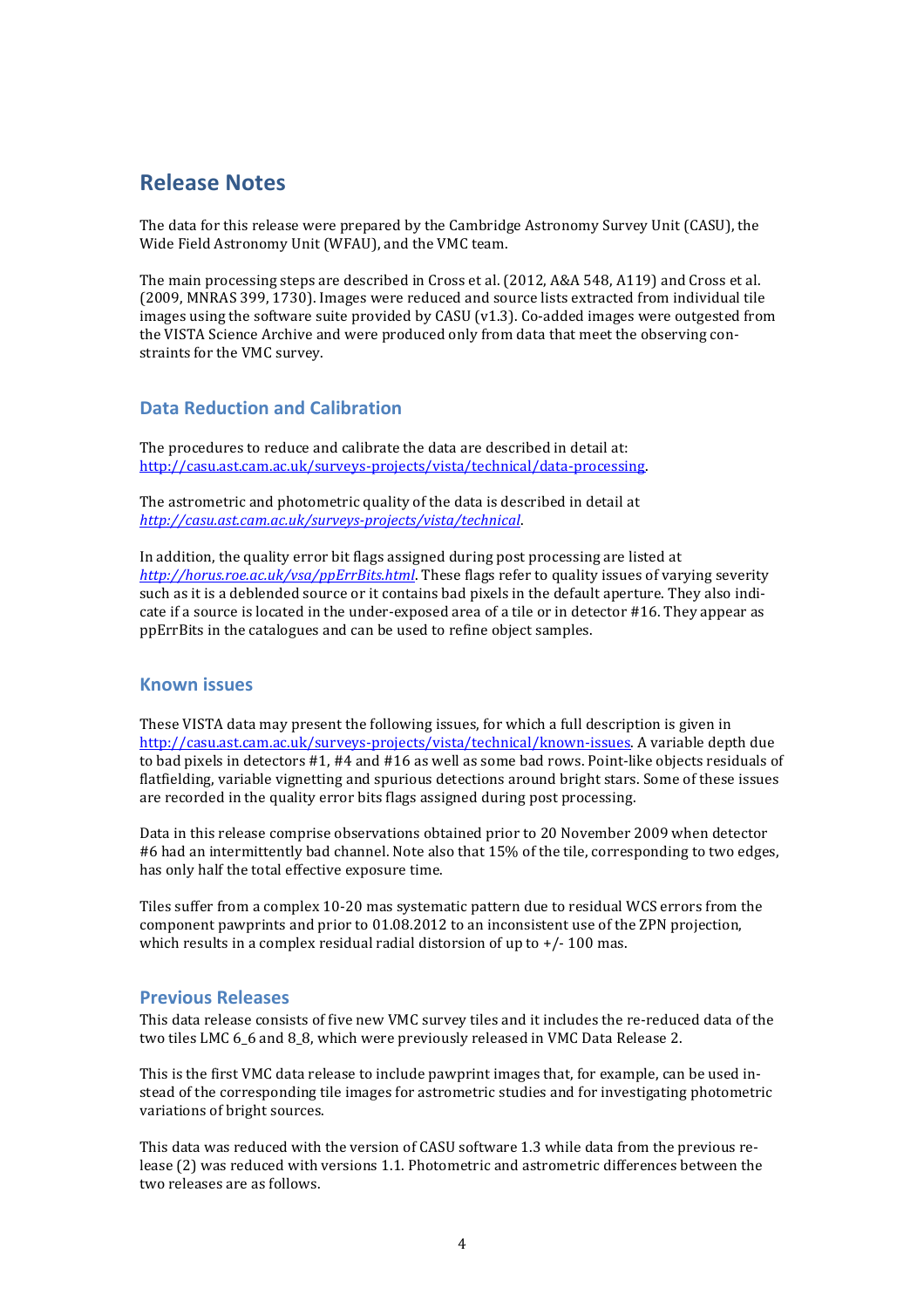- A bug involving how the aperture 2 correction was calculated is now fixed and tile catalogues have now been regrouted to include this.
- Prior to regrouting all the stacked pawprint photometric zero-points were recomputed using the latest version of the photometric software. For high latitude fields this make little difference (1%) to the stability of the derived photometric system. For low latitude fields with high and spatially variable extinction this can provide corrections of  $\sim$ 10% to the calibration.
- Post regrouting, all the tile photometric zero-points have also been updated.
- ESO grades have been updated and they should now agreee with those supplied by ESO to the PIs directly. This affects the keywords ESOGRADE and OBSTATUS for all data products.
- All tile catalogues have been regrouted taking into account both detector level magnitude zero-points variations and atmospheric seeing variations. The typical improvement in the derived magnitudes over a tile is  $1-2\%$  where this fix had not been previously applied, though in cases of variable seeing or transparency it can be significantly larger than this. All data from 20101101 has already had this fix applied during normal pipeline processing.
- Note that WCS coefficients for PV2\_3 and PV2\_5 were changed from 42.0, -10000.0 pre- $20101130$  to  $44.0$ ,  $-10300.0$  post $-20101201$ . This changes the overall astrometric solution by less than 100 mas over the entire field. The pre-20101130 astrometry was not updated.
- The internal ZPN to TAN definition bug that affected tile products was fixed August 2012. All products post-20120801 use the corrected ZPN to TAN transformation. Earlier tile products remain affected by this systematic predictable pattern at the  $+/-100$  mas level. All pawprint products are unaffected.
- Added keyword NUMSTDS which stores the number of 2MASS objects in the field of view of each chip or tile potentially usable for the astrometric solution.
- Tiles now inherit the nightly photometric information from pawprints (keywords affected NIGHTNUM, NIGHTZPT, NIGHTZRR).
- Added a GROUTED keyword to catalogues generated from tiles that have been grouted.
- RADECSYS keyword changes. Primary extension remains FK5 while secondary extensions have the value ICRS added. The RADECSYS in the primary header is FK5 as that was used in pointing the telescope and the primary header information is inherited from the raw data files. The extensions use ICRS since that is the correct description of the astrometric reference system used in the astrometric refinement. See http://starwww.rl.ac.uk/docs/sun67.htx/node221.html for more details on the difference between FK5 and ICRS.
- Added new keywords to the tile primary header. PAWMAGZP, PAWELLPT and PAWSEENG which summarize the median values of the zero point, ellipticity and seeing from originating pawprint images to aid in QC procedures.
- The magnitude zero point error estimate for tiles is now calculated from the zero-point variation in the component pawprint images. This refers to the PHOTZPER, *i.e.* error in magnitude zero-point, for the calibration.

# **Data Format**

### **Files Types**

There are 179 individual tile images, each with six corresponding pawprints, and associated confidence maps and source lists with the adopted naming convention:

Pawprint images: v???????? ????? st.fits.fz Associated confidence map: v????????? ?????\_st\_conf.fits.fz Source list per pawprint: v?????????\_?????\_st\_cat.fits where the name is constructed as observing-date number type.fits $(fz)$ 

Tile images: v????????? ????? st\_tl.fits.fz Associated confidence map: v????????? ????? st\_tl\_conf.fits.fz Source list per tile: v?????????.??????\_st\_tl\_cat.fits where the name is constructed as observing-date\_number\_type.fits(.fz)